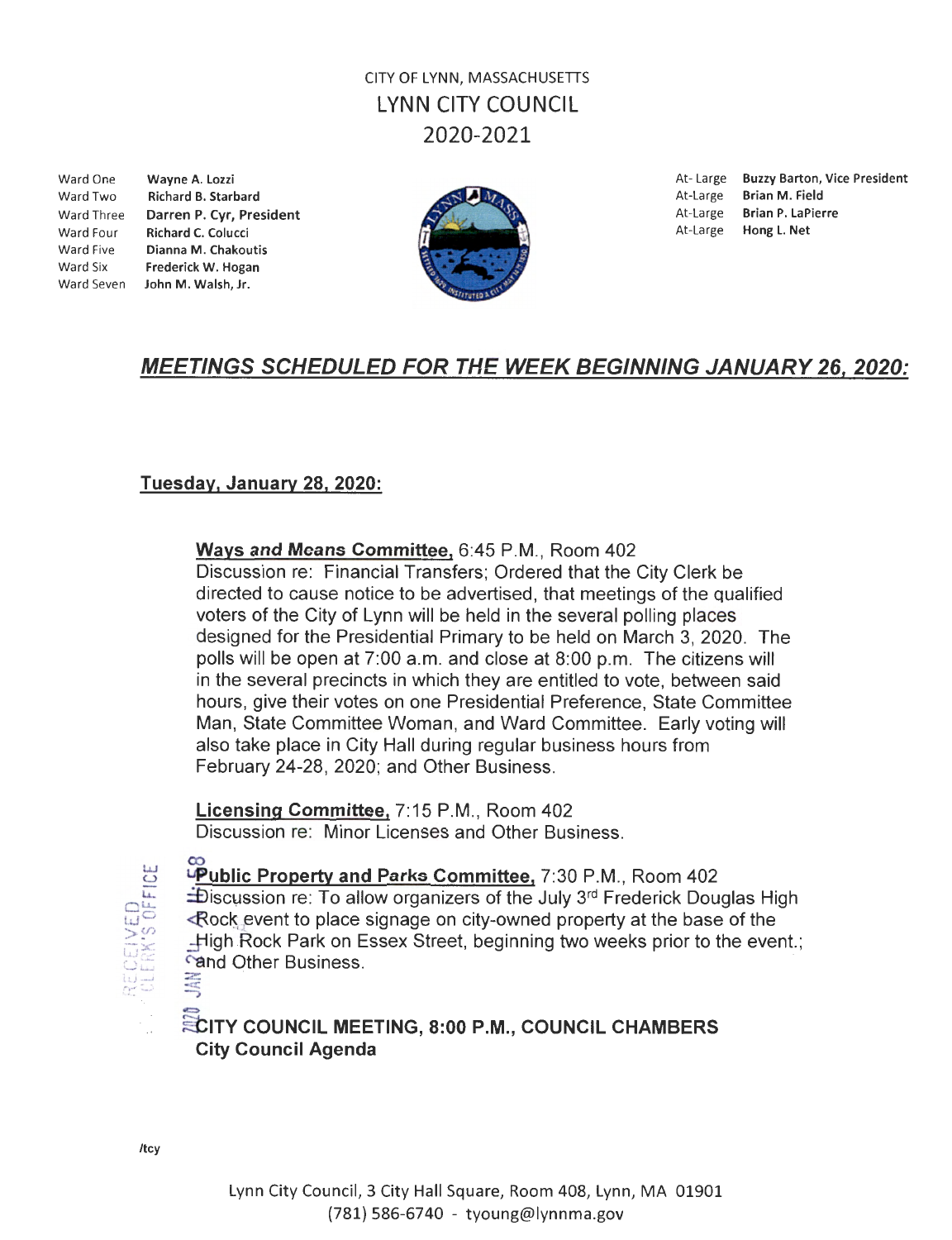## CITY OF LYNN. MASSACHUSETTS **LYNN CITY COUNCIL** 2020-2021

**Ward One Ward Two Ward Three** Ward Four **Ward Five Ward Six** 

Wayne A. Lozzi **Richard B. Starbard** Darren P. Cyr, President Richard C. Colucci Dianna M. Chakoutis Frederick W. Hogan Ward Seven John M. Walsh, Jr.



At-Large Buzzy Barton, Vice President At-Large **Brian M. Field Brian P. LaPierre** At-Large At-Large Hong L. Net

### **WAYS AND MEANS AGENDA** TUESDAY, JANUARY 28, 2020 6:45 P.M. - ROOM 402

### **FINANCIAL TRANSFERS**

Ordered that the City Clerk be directed to cause notice, to be advertised, that meetings of the qualified voters of the City of Lynn will be held in the several polling places designated for the Presidential Primary to be held on March 3, 2020. The polls will be opened at 7:00 a.m. and close at 8:00 p.m. All citizens will in the several precincts in which they are entitled to vote, between said hours, give their votes on one Presidential Preference, State Committee Man, State Committee Woman and Ward Committee.

The Ward and Precinct Locations are:

- $1 1$ Shoemaker School
- $1 2$ Pondview Lodge
- Sisson School  $1 - 38.4$
- $2 A11$ St. Pius Lower Church Hall
- $3 A11$ Marshall Middle School
- $4 A11$ Harrington School
- $5 A11$ Lynn Vocational Technical Institute Annex
- $6-$ All Lynn Tech Fieldhouse
- $7 A11$ Breed Jr. High School

Early Voting will also take place in City Hall during regular business hours from February 24-28, 2020.

#### **OTHER BUSINESS**

Lynn City Council, 3 City Hall Square, Room 408, Lynn, MA 01901 (781) 586-6740 - tyoung@lynnma.gov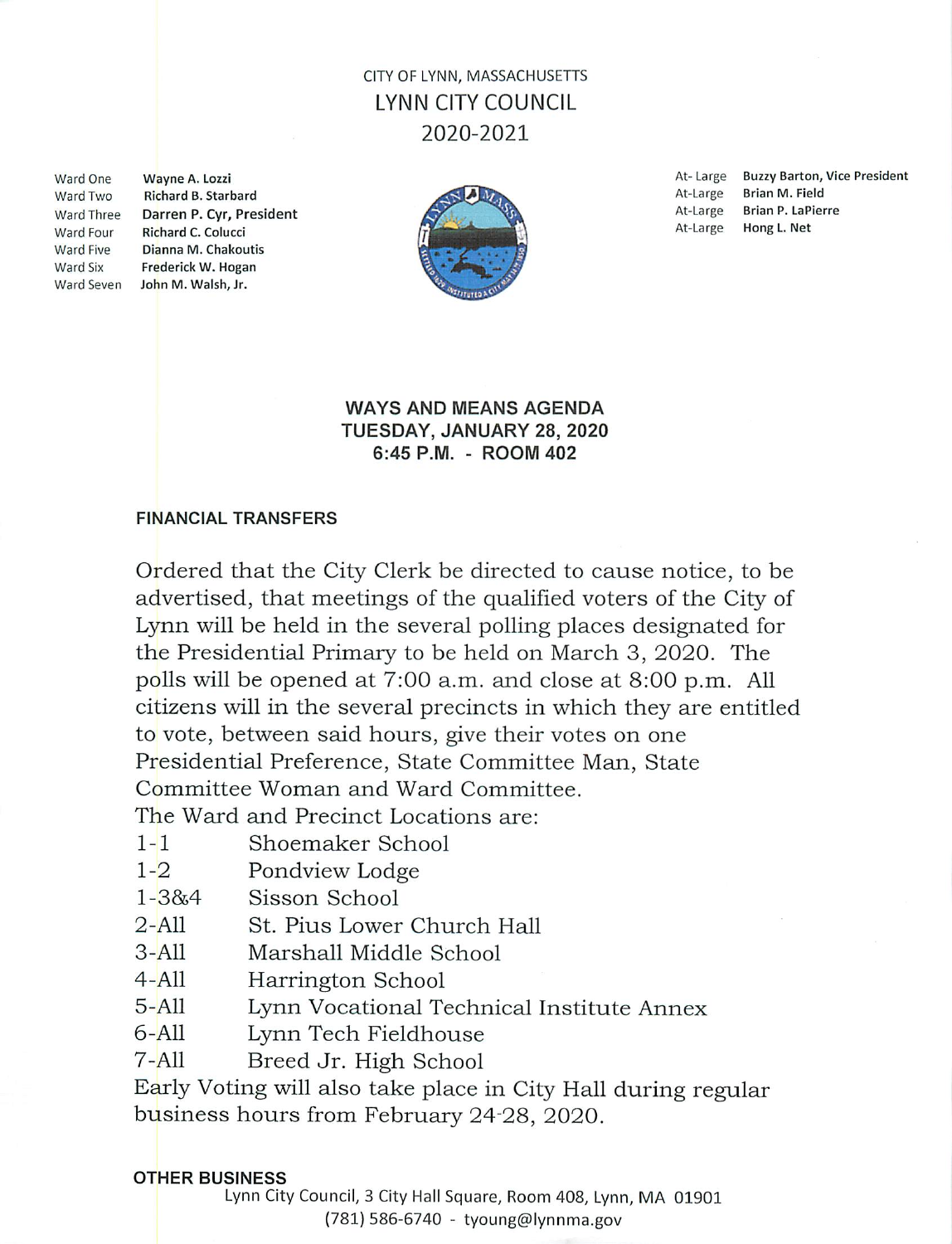## CITY OF LYNN, MASSACHUSETTS LYNN CITY COUNCIL 2020-2021

Ward One Ward Two **Ward Three** Ward Four **Ward Five Ward Six** 

Wayne A. Lozzi **Richard B. Starbard** Darren P. Cyr, President Richard C. Colucci Dianna M. Chakoutis Frederick W. Hogan Ward Seven John M. Walsh, Jr.



At-Large Buzzy Barton, Vice President At-Large Brian M. Field At-Large Brian P. LaPierre At-Large Hong L. Net

### LICENSING COMMITTEE AGENDA TUESDAY- JANUARY 28, 2020  $7:15$  PM  $-$  ROOM 402

### **TAXI OPERATORS:**

Eustacio Berroa-Reyes, 192 Washington St. #107 Jose S. Callejas, 86 Neptune St. #1 Jose Luis Diaz-Santana, 14 Dexter St. Flordeliz Tamarez, 20 Winthrop St.

#### **LIVERY SERVICE:**

Bright Daycare Transportation LLC: 41 Commercial St. (owner Ramona Ceballo) C&S Transportation Services: 283 Euclid Ave. (owner Sean Yves Stephan Dorsainvil)

### **LIVERY OPERATOR:**

Ramona Ceballo, 41 Commercial St. Sean Yves Stephan Dorsainvil, 283 Euclid Ave.

#### **TAXI OPERATOR-TABLED**

Pedro Rafael Cuevas Tolentino, 22 Kirtland St. (Tabled from 01/14) No Show

#### SECOND-HAND ARTICLE-RENEWAL

10 Heath's Court, Pikipola Used Auto Parts 53 Market Street, Black Friday Year Round

### **CLASS II AUTO DEALER/AUTO REPAIR/FLAMMABLE - RENEWAL**

204 Blossom St. Ext., Jim McLaughlin Lynnway Truck Center, Inc.

/tcy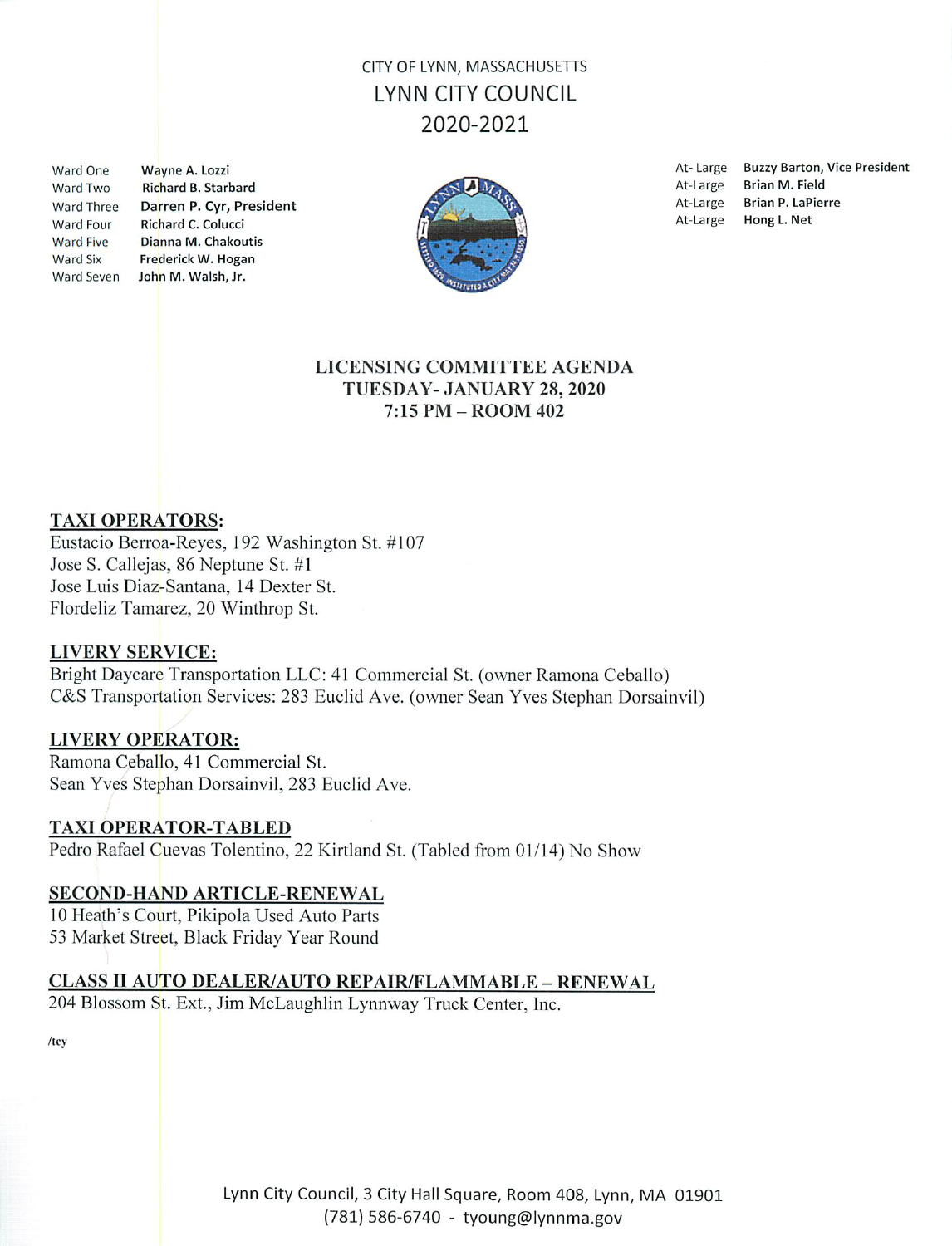# CITY OF LYNN, MASSACHUSETTS **LYNN CITY COUNCIL** 2020-2021

Ward One Ward Two Ward Three Ward Four Ward Five Ward Six

Wayne A. Lozzi Richard B. Starbard Darren P. Cvr. President Richard C. Colucci Dianna M. Chakoutis Frederick W. Hogan Ward Seven John M. Walsh, Jr.



At-Large Buzzy Barton, Vice President Brian M. Field At-Large At-Large Brian P. LaPierre At-Large Hong L. Net

#### PUBLIC PROPERTY AND PARKS COMMITTEE AGENDA TUESDAY, JANUARY 28, 20202 7:30 P.M. - ROOM 402

 $1.$ Discussion re: To allow organizers of the July 3rd Frederick Douglas High Rock event to place signage on city-owned property at the base of the High Rock Park on Essex Street, beginning two weeks prior to the event.

 $2.$ **OTHER BUSINESS** 

 $/tcy$ 

Lynn City Council, 3 City Hall Square, Room 408, Lynn, MA 01901 (781) 586-6740 - tyoung@lynnma.gov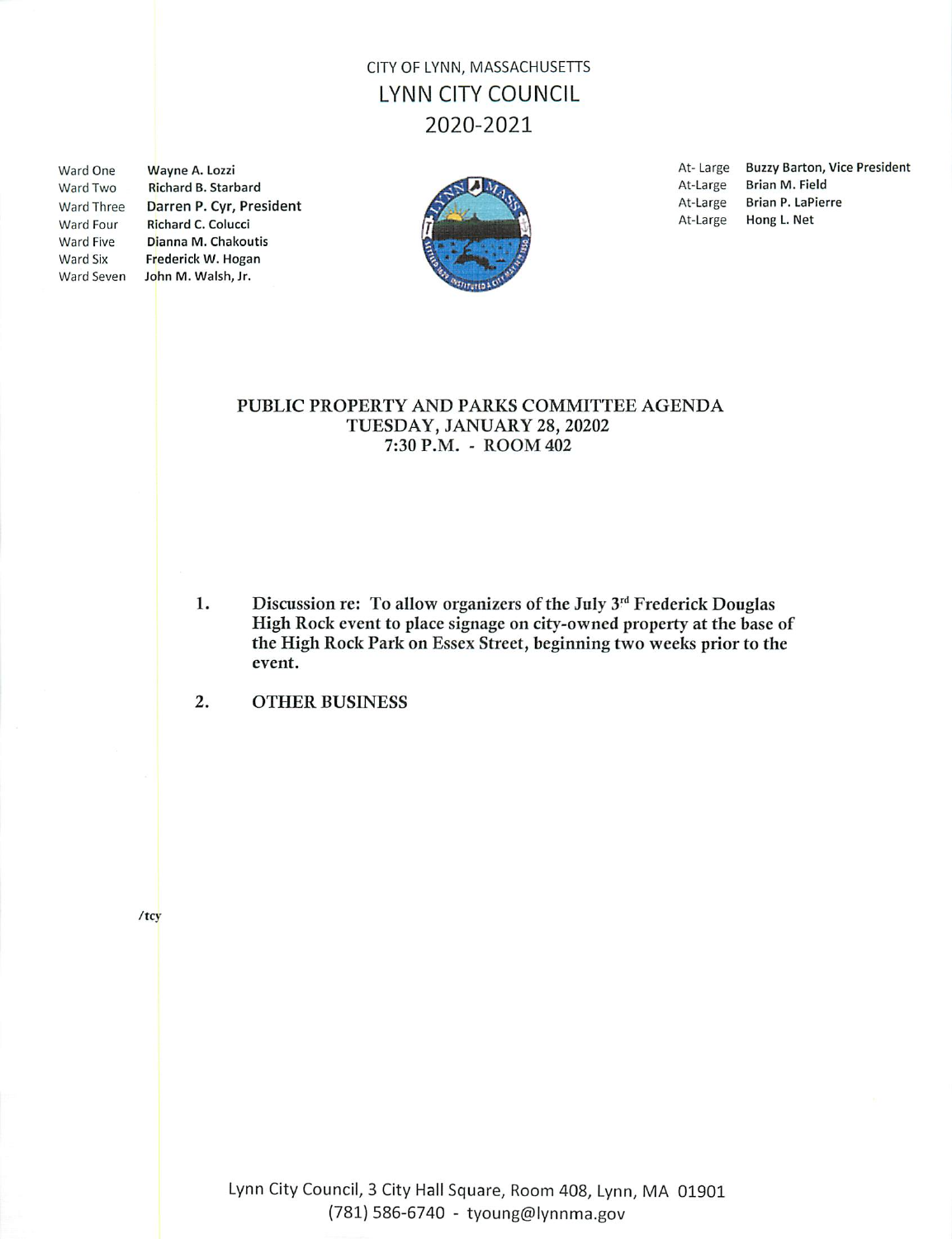

**Council Agenda January 28, 2020** 

Roll Call Moment of Silence Pledge of Allegiance Accept the Minutes of December 17, 2019 and January 14, 2020

# **COMMUNICATIONS:**

Re-appoint Tia Cole, 5 Daigle Road to the Public Arts Commission, effective immediately and expires 1/28/2023.

Re-appoint Annette Sykes 161 Lynnshore Drive to the Public Arts Commission, effective immediately and expires 1/28/2021.

Re-appoint Carolyn Cole, 105 Maplewood Rd to the Public Arts Commission, effective immediately and expires 1/28/2023.

Re-appoint Leah Warren, 14 Manson St. to the Public Arts Commission, effective immediately and expires 1/28/2022.

Appoint Julie Kristen Barry, 42 Morton Hill Ave to the Public Arts Commission, effective immediately and expires 1/28/2021.

Re-appoint Christopher Rowe, 49 Houghton St. to the Traffic Commission, effective immediately and expires 1/28/2022.

Re-appoint James Brienzo, 29 Herschel St. to the Traffic Commission, effective immediately and expires  $1/28/2022$ .

# PRESENTATION / DOT

Re: Lynn Transit Action Plan